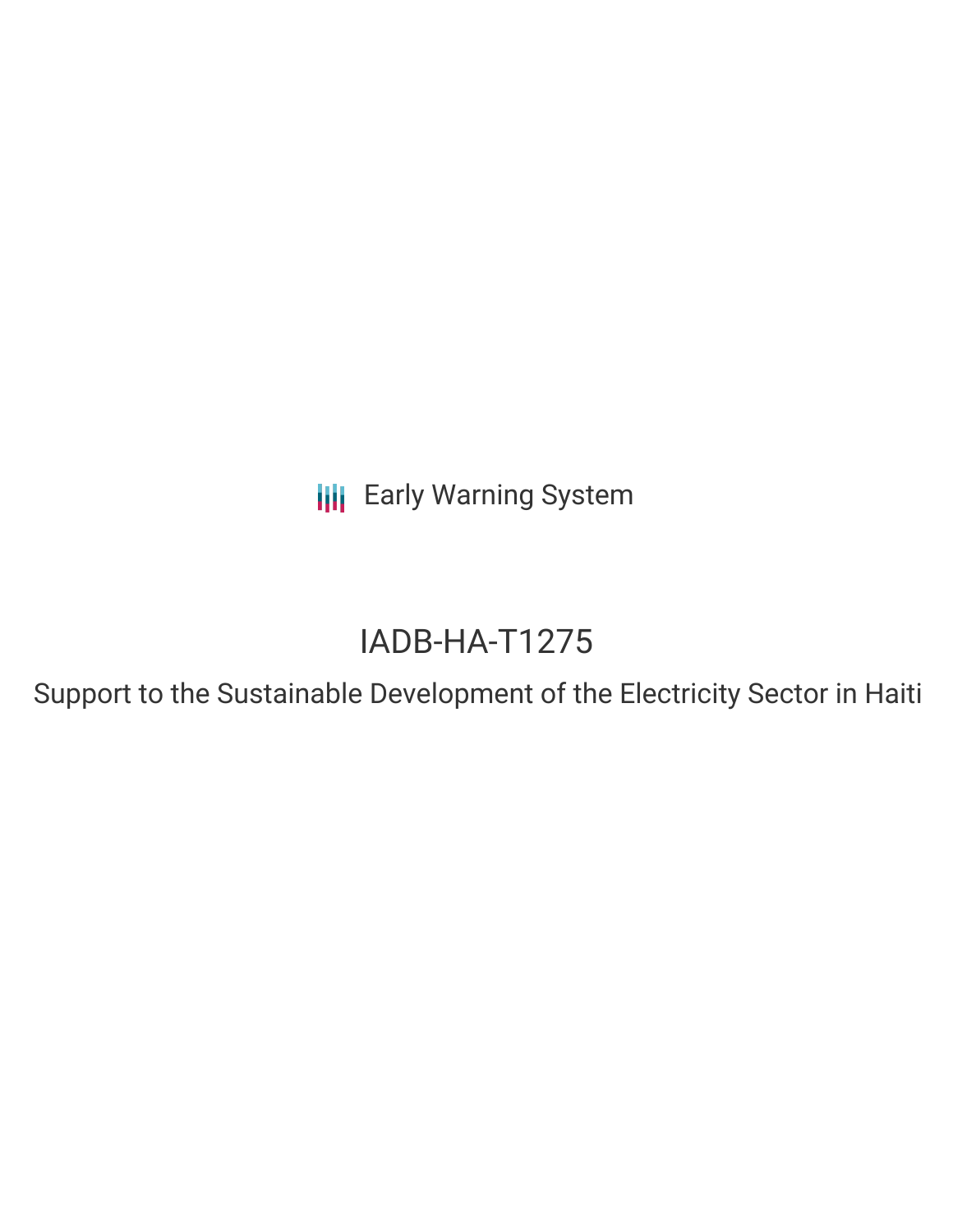

## **Quick Facts**

| <b>Countries</b>               | Haiti                                             |
|--------------------------------|---------------------------------------------------|
| <b>Financial Institutions</b>  | Inter-American Development Bank (IADB)            |
| <b>Status</b>                  | Approved                                          |
| <b>Bank Risk Rating</b>        | C                                                 |
| <b>Borrower</b>                | Government of Haiti                               |
| <b>Sectors</b>                 | Energy, Law and Government, Technical Cooperation |
| <b>Investment Type(s)</b>      | Grant                                             |
| <b>Investment Amount (USD)</b> | $$0.20$ million                                   |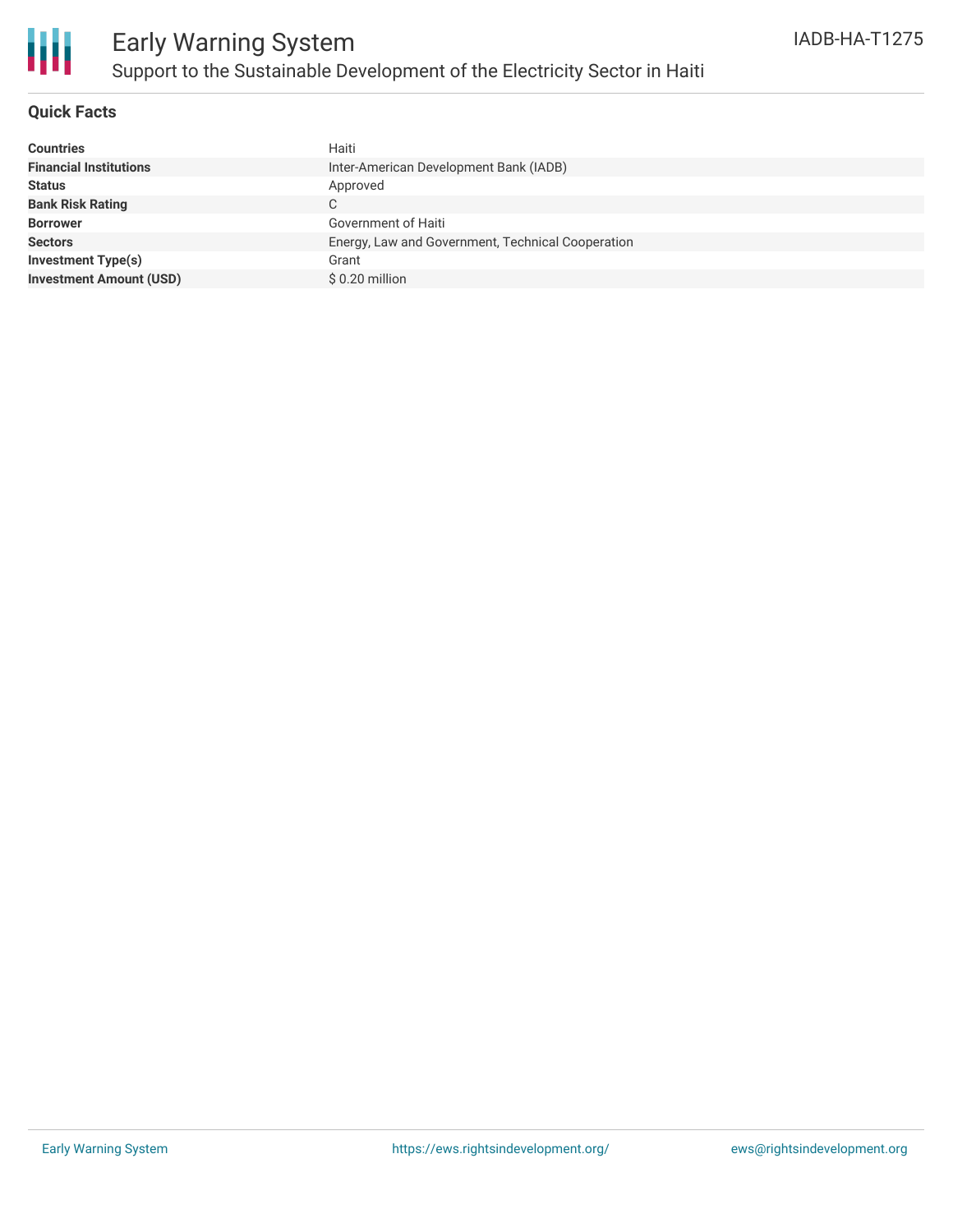

## **Project Description**

The general objective of this Technical Cooperation (TC) is to support the Government of Haiti (GoH) in collecting and assessing information on consumption and productive uses of electricity in vulnerable communities.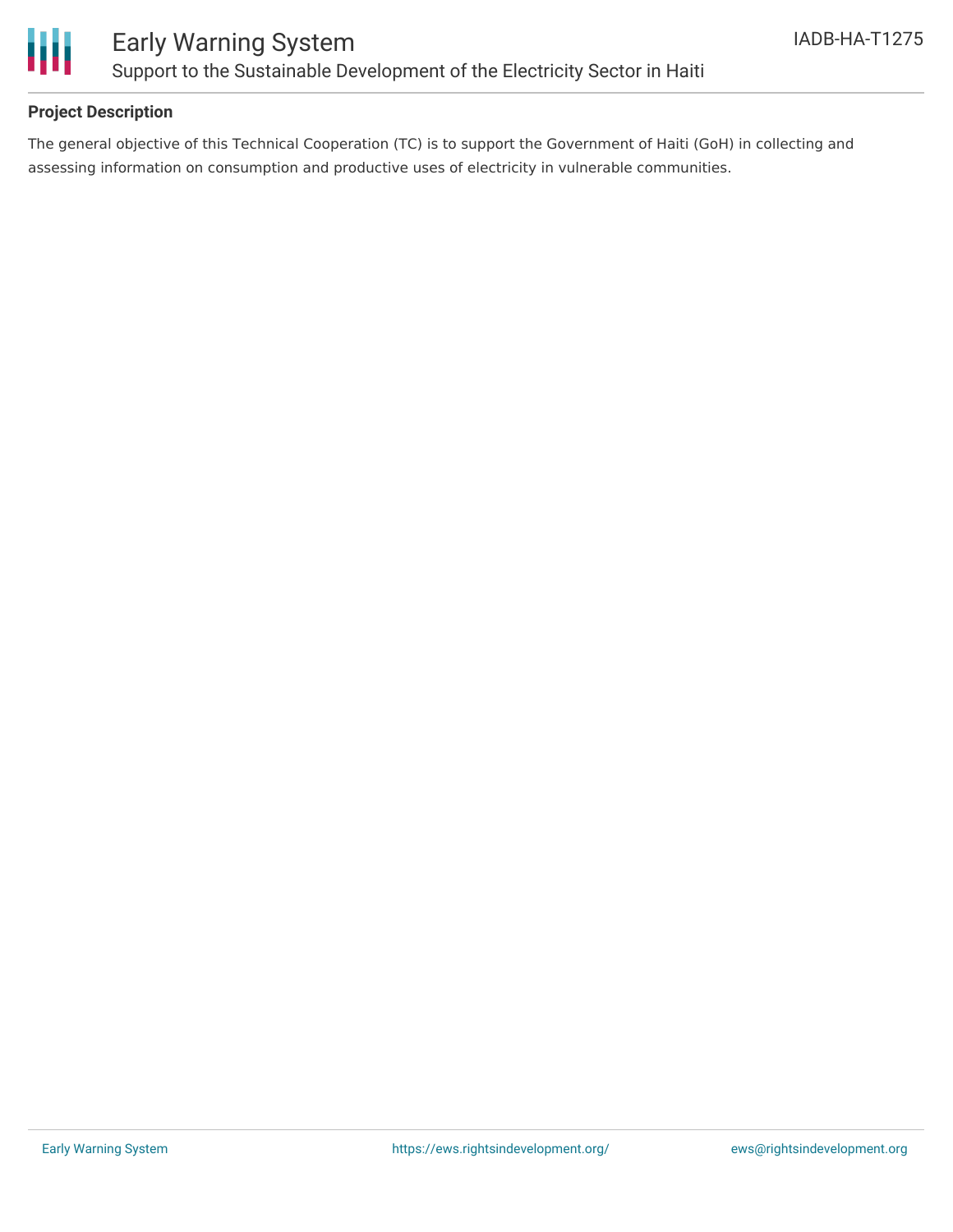

# Early Warning System Support to the Sustainable Development of the Electricity Sector in Haiti

### **Investment Description**

• Inter-American Development Bank (IADB)